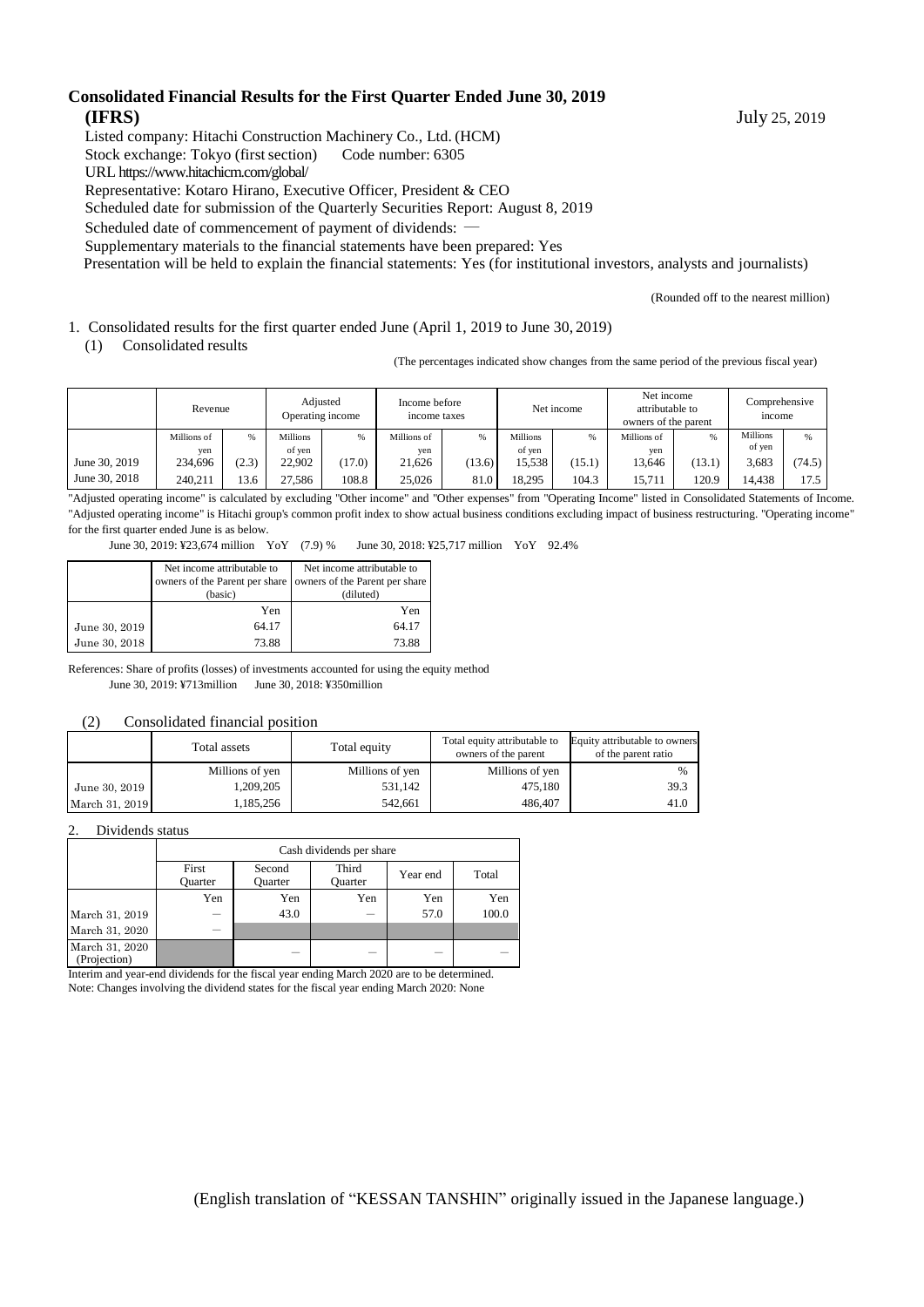#### 3. Consolidated earnings forecast for the full year ending March 2020(April 1, 2019 to March 31, 2020)

|           | Revenue         |       | Adjusted<br>Operating income |        | Income before<br>income taxes |        | Net income attributable to<br>owners of the parent |        | Net income<br>attributable<br>to owners of<br>the parent<br>per share |
|-----------|-----------------|-------|------------------------------|--------|-------------------------------|--------|----------------------------------------------------|--------|-----------------------------------------------------------------------|
| March 31, | Millions of yen | %     | Millions of yen              | %      | Millions of yen               | %      | Millions of yen                                    | $\%$   | Yen                                                                   |
| 2020      | 950,000         | (8.1) | 86,000                       | (26.4) | 80,000                        | (22.1) | 48,000                                             | (29.9) | 225.72                                                                |

(The percentages indicated show changes from the same period of the previous fiscal year)

Notes: Changes in consolidated earnings forecast: None

"Adjusted operating income" is calculated by excluding "Other income" and "Other expenses" from "Operating Income" listed in Consolidated Statements of Income. "Adjusted operating income" is Hitachi group's common profit index to show actual business conditions excluding impact of business restructuring. Cumulated "Operating income" for projected consolidated result ending March 2019 is as below.

March 31, 2020: ¥82,000million YoY (19.8) %

\*Notes

(1) Important changes in the scope of the consolidation during period(changes involving specific subsidiaries accompanying changes in the scope of consolidation): None

#### (2) Changes in accounting policies; changes in accounting estimates

| [1] Changes in accounting policies required by IFRS        | Yes  |
|------------------------------------------------------------|------|
| [2] Changes in accounting policies other than those in [1] | None |
| [3] Changes in accounting estimates                        | None |

#### (3) Number of outstanding shares (common shares)

[1] Number of outstanding shares (including treasuryshares)

| June  | 2019 | 215, 115, 038 |
|-------|------|---------------|
| March | 2019 | 215, 115, 038 |

[2] Number of treasury shares

June 2019 2,460,511

March 2019 2,460,265

[3] Average number of common shares outstanding during the fiscal year (shares)

June 2019 212,654,664

June 2018 212,656,834

Indication of audit procedure implementation status

This earnings report is exempt from audit procedure.

#### Explanation on the appropriate use of results forecasts and other important items

Any forward-looking statements in the report, including results forecasts, are based on certain assumptions that were deemed rational as well as information currently available to the Company at this time. However, various factors could cause actual results to differ materially. Please refer to ''1. Management Performance and Financial Conditions, (3) Outlook for the Fiscal Year Ending March 2020'' of the attachment for conditions serving as assumptions for results forecasts.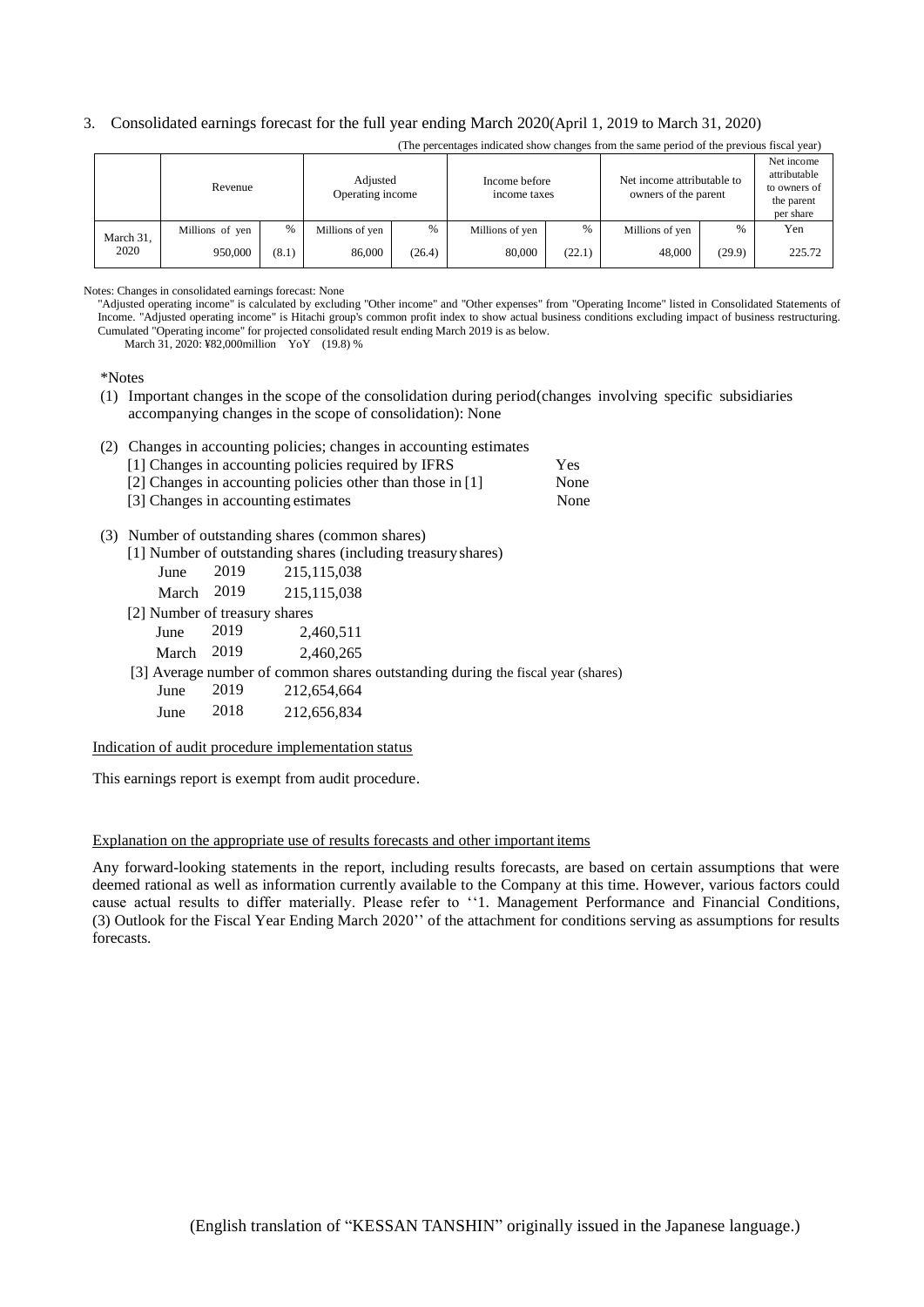# **Index of the Attachment**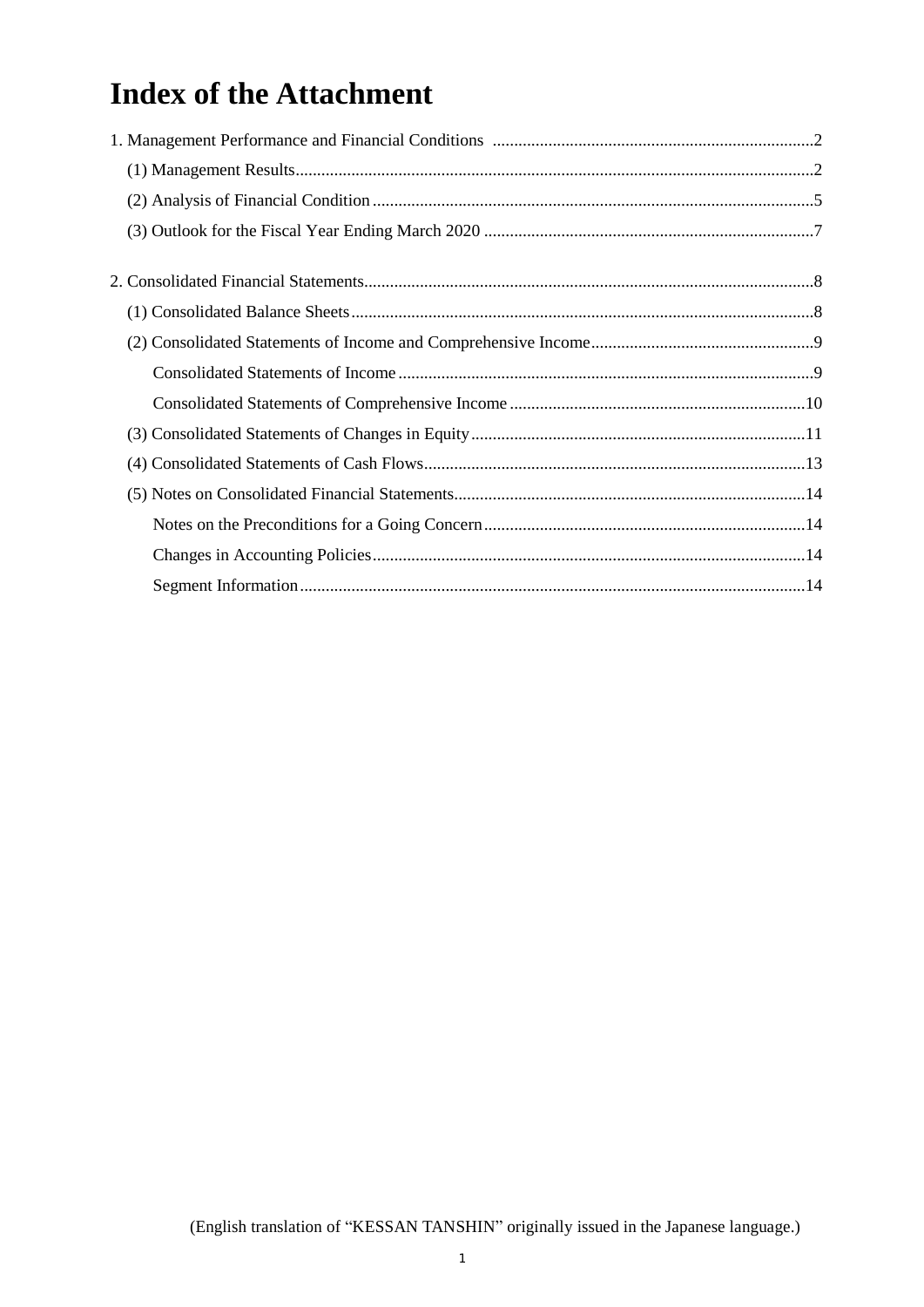## **1. Management Performance and Financial Conditions (1) Management Results**

The HCM Group launched a new medium-term management plan, "CONNECT TOGETHER 2019," in April 2017 and the current fiscal year ending March 2020 is the final year of the plan. We are promoting the development of "Solution Linkage" utilizing ICT and IoT to offer solutions to customers' challenges surrounding safety, productivity, and decrease in lifecycle costs.

We are also enhancing the parts & service business for mining machines and facilities provided by H-E Parts and Bradken. Followed by investment into ACME in U.S, and establishment of Synergy Hire in the U.K., we are enhancing the rental business in China, and further trying to expand the overseas rental market to Asia & Oceania. Thus, we are expanding the value chain (parts  $\&$  services, solution business, rental, etc. other than new machine sales) to expand the sources of revenue besides new machine sales in addition to the existing business.

We have promoted enhancement of the parts & service business through a globally launched service called "ConSite," and added to the menus of "ConSite" the newly launched "ConSite OIL," the first service in the industry to predict problems of engines and hydraulic equipment by remotely inspecting the condition of its oil by oil sensors installed in each machine, in order to contribute to reducing customers' lifecycle costs.

We are focusing on expanding sales of the well-accepted AC-3 series of rigid dump trucks equipped with an advanced vehicle body stability-assist function, in addition to offering a fleet management system and aggressively developing an autonomous haulage system (AHS) to optimize mining operations by taking advantage of the Hitachi Group's strengths. We are promoting this AHS jointly with Whitehaven Coal in Australia aiming to commercialize it during this fiscal year.

Consolidated revenue for this term (April 1, 2019 to June 30, 2019) decreased by 2.3% year on year to ¥234,696 million due to the effects of appreciation of JPY, although we made several efforts to implement the above-mentioned measures and increased sales both in the construction machinery business and solution business while partial markets turned towards a decreasing trend. Adjusted operating income decreased by 17.0% year on year to ¥22,902 million, operating income decreased by 7.9% to ¥23,674 million, and net income attributable to the owners of the parent decreased by 13.1% to ¥13,646 million due to the effect of forex and decrease in sales.

Business results by segment are described below.

#### 1. Construction machinery business

Demand for hydraulic excavators decreased year on year in China, Asia & Oceania, India, Middle East, South America, etc. As for mining machinery, demand stayed at a high level, equivalent to the previous fiscal year, by the increased CAPEX of mining companies.

Consolidated revenue of the construction machinery business for this term (April 1, 2019 to June 30, 2019) increased in new machines and value chain business mainly from parts  $\&$ services. However, due to the effect of forex, it decreased by 2.4% year on year to ¥211,271 million. Adjusted operating income decreased by 21.5% to ¥20,736 million due to effect of forex, etc.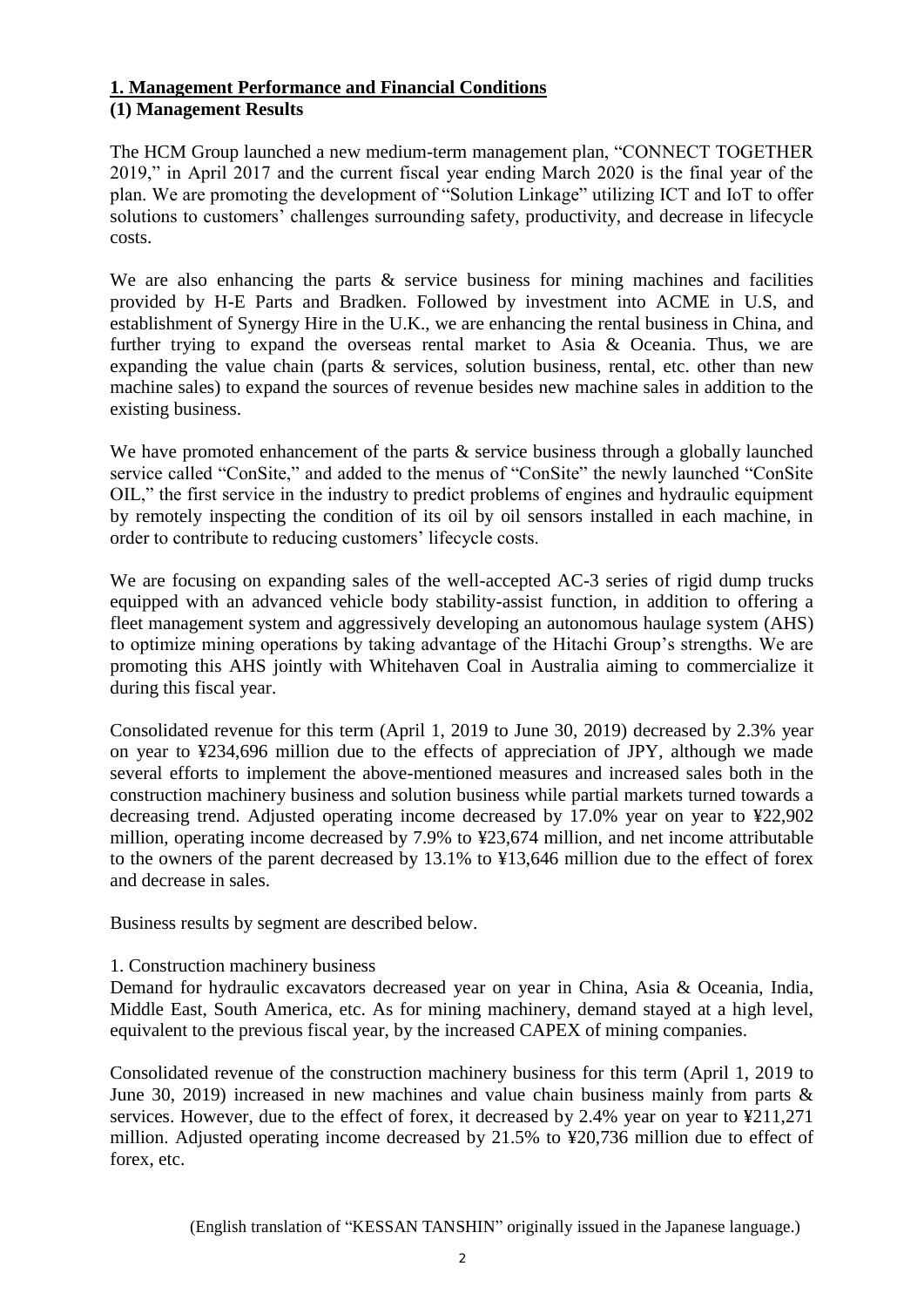#### 2. Solution business

This segment consists of H-E Parts and Bradken, which we acquired in FY2016. H-E Parts mainly provides services and solutions required for machinery and equipment for mining. Bradken supplies wear parts for fixed mining plants and mobile mining equipment, and also provides maintenance and servicing for them.

Consolidated revenue of the solution business for this term (April 1, 2019 to June 30, 2019) decreased by 0.3% year on year to ¥24,024 million due to effect of forex, although there were steady contributions to its revenue from solutions for mining machines in the Americas, Russia-CIS, etc. Adjusted operating income increased by 83.2% to ¥2,166 million due to the effects of structural reform that we conducted until the previous fiscal year.

The above revenues of segments 1 and 2 are figures before inter-segment adjustment.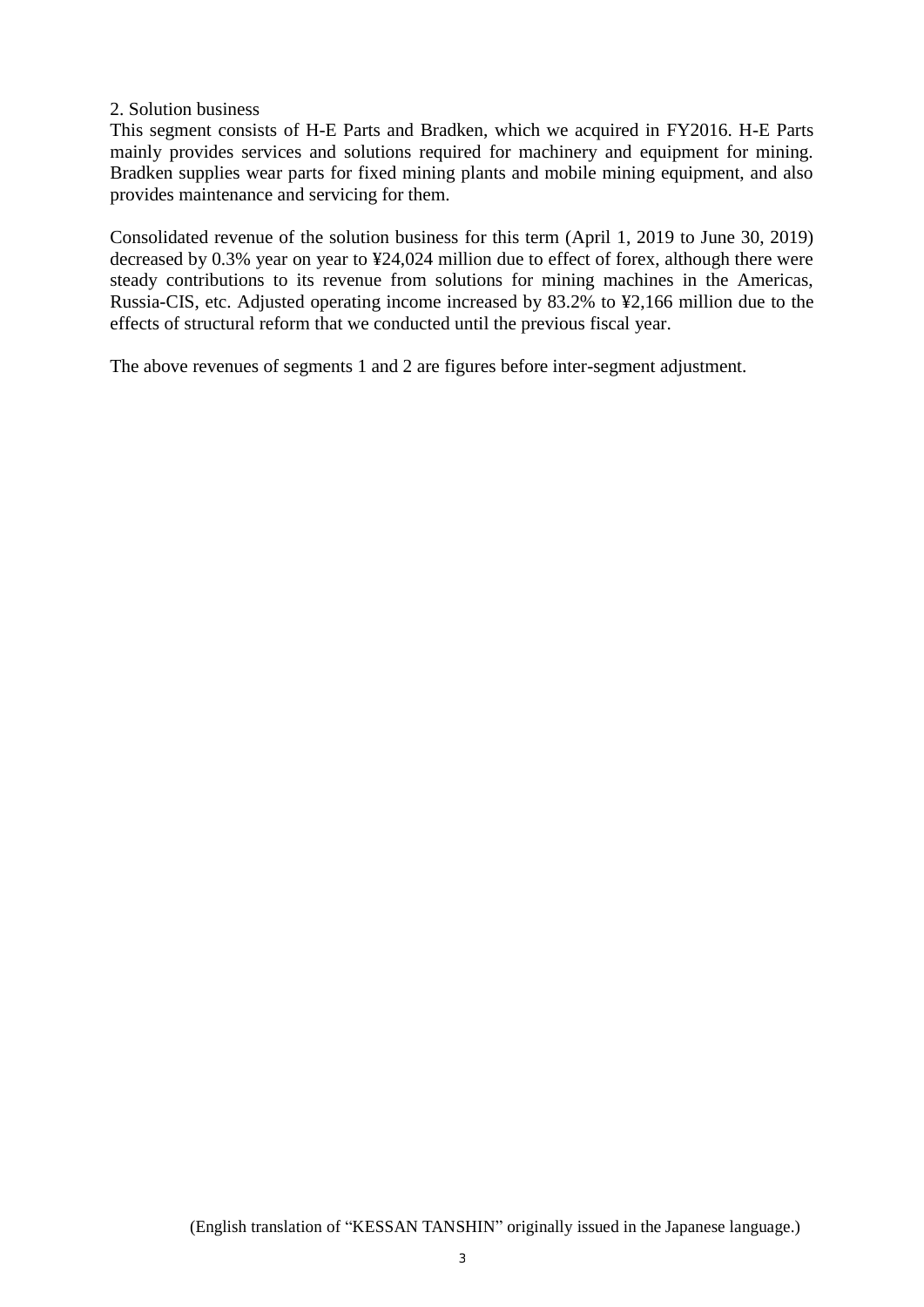The following table summarizes the consolidated results for this term ended June 2019. (Millions of yen)

|                                                    | Current<br>consolidated<br>cumulative first<br>quarter | Previous<br>consolidated<br>cumulative first<br>quarter | Year-on-year change |                     |
|----------------------------------------------------|--------------------------------------------------------|---------------------------------------------------------|---------------------|---------------------|
|                                                    | (April 1,2019- June 30, 2019)<br>(A)                   | (April 1,2018- June 30, 2018)<br>(B)                    | $(A)-(B)$           | $(A)/(B)-1$<br>(% ) |
| Revenue                                            | 234,696                                                | 240,211                                                 | (5,515)             | (2.3)               |
| Adjusted<br>operating income*                      | 22,902                                                 | 27,586                                                  | (4,684)             | (17.0)              |
| Operating income                                   | 23,674                                                 | 25,717                                                  | (2,043)             | (7.9)               |
| Income before<br>income taxes                      | 21,626                                                 | 25,026                                                  | (3,400)             | (13.6)              |
| Net income attributable to<br>owners of the parent | 13,646                                                 | 15,711                                                  | (2,065)             | (13.1)              |

(Rounded off to the nearest million)

\* "Adjusted operating income" is the Hitachi Group's common profit index, calculated by excluding "Other income" and "Other expenses" from "Operating income."

|                                            | Current consolidated<br>cumulative first quarter<br>(April 1,2019- June 30, 2019) |            | Previous consolidated<br>cumulative first quarter<br>(April 1,2018- June 30, 2018) |            | Increase (Decrease) |             |
|--------------------------------------------|-----------------------------------------------------------------------------------|------------|------------------------------------------------------------------------------------|------------|---------------------|-------------|
|                                            | Revenue                                                                           | Proportion | Revenue                                                                            | Proportion | Change              | % Change    |
|                                            | (Millions of yen)                                                                 | (% )       | (Millions of yen)                                                                  | (% )       | (Millions of yen)   | (% )        |
|                                            | (A)                                                                               |            | (B)                                                                                |            | $(A)-(B)$           | $(A)/(B)-1$ |
| North America                              | 47,135                                                                            | 20.1       | 38,316                                                                             | 16.0       | 8,819               | 23.0        |
| Central and<br>South America               | 3,750                                                                             | 1.6        | 4,769                                                                              | 2.0        | (1,019)             | (21.4)      |
| The Americas                               | 50,885                                                                            | 21.7       | 43,085                                                                             | 17.9       | 7,800               | 18.1        |
| Europe                                     | 28,231                                                                            | 12.0       | 28,621                                                                             | 11.9       | (390)               | (1.4)       |
| Russia-CIS                                 | 10,060                                                                            | 4.3        | 6,196                                                                              | 2.6        | 3,864               | 62.4        |
| Africa                                     | 8,314                                                                             | 3.5        | 9,437                                                                              | 3.9        | (1, 123)            | (11.9)      |
| Middle East                                | 1,714                                                                             | 0.7        | 4,443                                                                              | 1.8        | (2,729)             | (61.4)      |
| Russia-CIS, Africa,<br>and the Middle East | 20,088                                                                            | 8.6        | 20,076                                                                             | 8.4        | 12                  | 0.1         |
| Asia                                       | 16,742                                                                            | 7.1        | 18,210                                                                             | 7.6        | (1, 468)            | (8.1)       |
| India                                      | 13,424                                                                            | 5.7        | 16,593                                                                             | 6.9        | (3,169)             | (19.1)      |
| Oceania                                    | 37,975                                                                            | 16.2       | 41,980                                                                             | 17.5       | (4,005)             | (9.5)       |
| Asia and Oceania                           | 68,141                                                                            | 29.0       | 76,783                                                                             | 32.0       | (8, 642)            | (11.3)      |
| China                                      | 26,475                                                                            | 11.3       | 32,194                                                                             | 13.4       | (5,719)             | (17.8)      |
| Sub-total                                  | 193,820                                                                           | 82.6       | 200,759                                                                            | 83.6       | (6,939)             | (3.5)       |
| Japan                                      | 40,876                                                                            | 17.4       | 39,452                                                                             | 16.4       | 1,424               | 3.6         |
| Total                                      | 234,696                                                                           | 100.0      | 240,211                                                                            | 100.0      | (5,515)             | (2.3)       |

The following table summarizes consolidated net revenue by geographic area:

(Rounded off to the nearest million)

(English translation of "KESSAN TANSHIN" originally issued in the Japanese language.)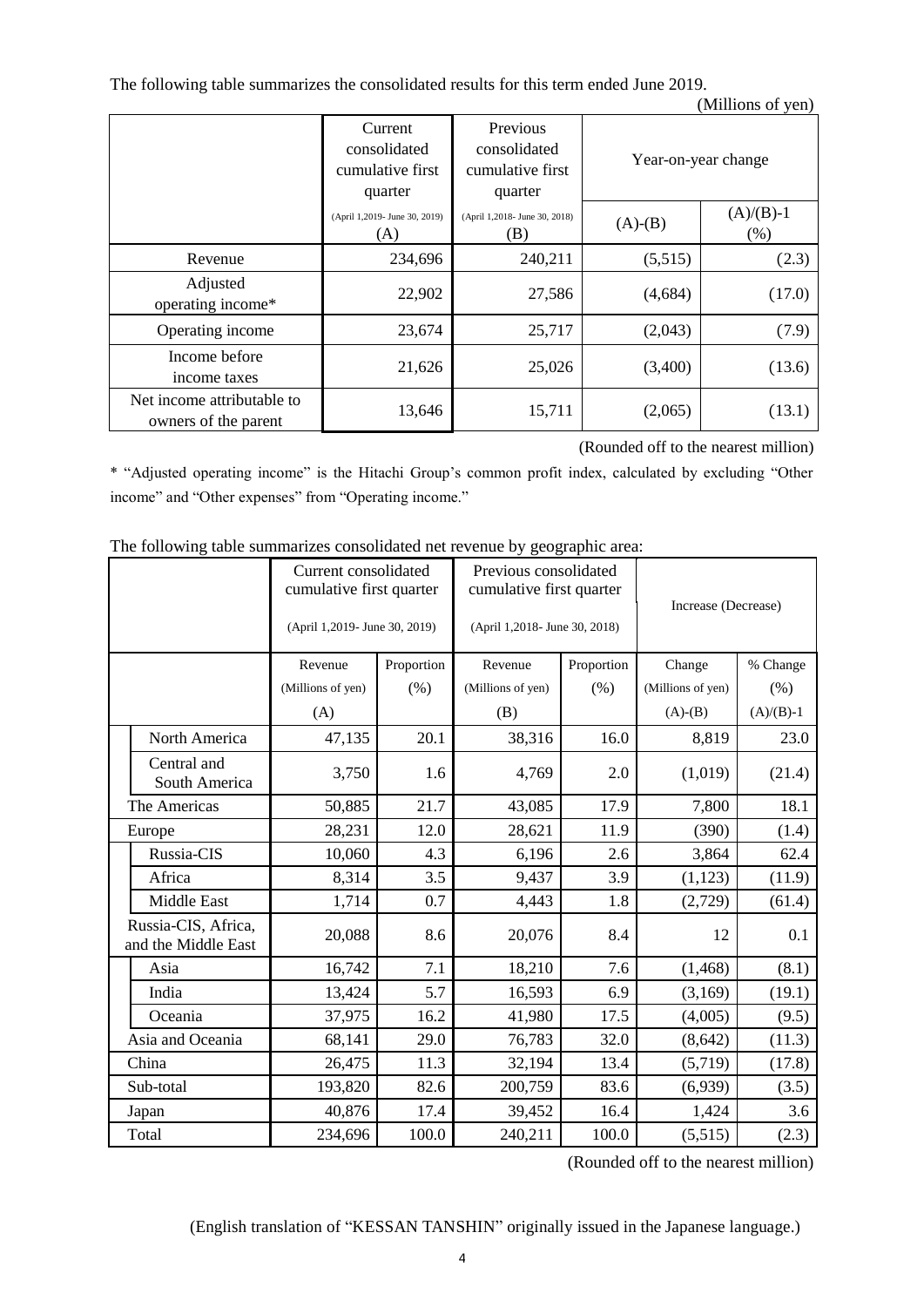## **(2) Analysis of Financial Condition**

## **[1] Status of Assets, Liabilities, and Net Assets**

#### **(a) Assets**

Current assets at the end of the fiscal year amounted to ¥ 661,392 million, a decrease of 1.9%, or ¥ 12,496 million, from the previous fiscal year-end. This was due mainly to a decrease of ¥ 17,318 million in trade receivables. Non-current assets amounted to ¥ 547,813 million, an increase of 7.1%, or ¥ 36,445 million, from the previous fiscal year-end. This was due mainly to an increase of ¥53,430 million in right-of-use-assets due to adoption of IFRS 16 from the beginning of the fiscal year 2019.

As a result, total assets increased 2.0%, or ¥ 23,949 million, from the previous fiscal year-end to ¥ 1,209,205million.

## **(b) Liabilities**

Current liabilities amounted to ¥ 471,132 million, an increase of 0.1%, or ¥ 509 million, from the previous fiscal year-end. Non-current liabilities increased by 20.3%, or ¥34,959 million, from the previous fiscal year-end to ¥ 206,931 million. This was mainly due to an increase of ¥ 45,709 million in lease liabilities due to adoption of IFRS 16 from the beginning of the fiscal year 2019.

As a result, total liabilities increased by 5.5%, or ¥ 35,468million, from the previous fiscal year-end to ¥ 678,063 million.

## **(c) Equity**

Total equity decreased by 2.1%, or ¥ 11,519 million, from the previous fiscal year-end to ¥ 531,142 million.

(English translation of "KESSAN TANSHIN" originally issued in the Japanese language.)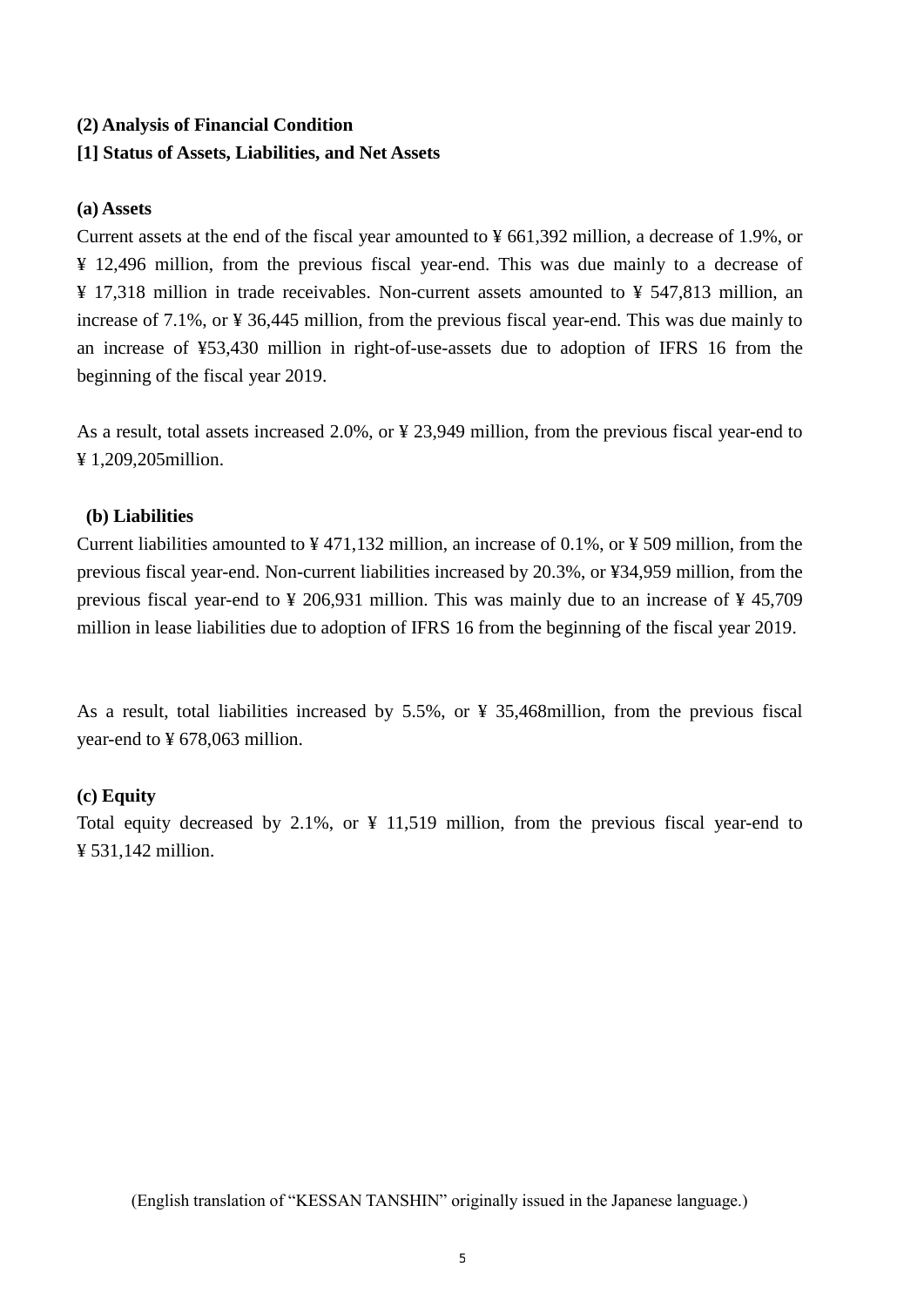#### **[2] Analysis of the Status of Consolidated Cash Flows**

Cash and cash equivalents at the end of the fiscal year totaled  $\frac{1}{2}$  56,485 million, a decrease of ¥ 10,862 million from the beginning of the fiscal year. Statement and factors relating to each cash flow category are as follows:

#### **(Net cash used in operating activities)**

Net cash used in operating activities for the first quarter based on ¥ 15,538 million in net income, and included  $\frac{1}{2}$  9,753 million in depreciation, a  $\frac{1}{2}$  6,315 million decrease in trade receivables, a ¥ 8,287 million decrease in trade payables, a ¥ 20,850 million increase in inventories, and a ¥13,349 million income tax paid as cash outflow.

As a result, net cash used in operating activities for the first quarter totaled to an outflow of ¥ 16,324 million, an decrease outflow of ¥ 10,473 million year on year.

#### **(Net cash provided by (used in) investing activities)**

Net cash used in investing activities for the first quarter amounted to  $\frac{1}{2}$  11,004 million, an increase of ¥ 6,213 million year on year. This was mainly due to an outlay of ¥ 9,258 million for capital expenditure.

As a result, free cash flows, the sum of net cash used in operating activities and net cash used in investing activities, amounted to an outflow of ¥ 27,328 million.

#### **(Net cash provided by (used in) financing activities)**

Net cash provided by financing activities for the first quarter amounted to ¥ 18,025 million, a decrease of  $\frac{1}{2}$  13,672 million year on year. This was due mainly to an increase of  $\frac{1}{2}$  63,637 million in short-term debt, a decrease of ¥ 30,615 million in bonds and borrowings and an outlay of ¥12,125 million in dividends paid (including dividends paid to non-controlling interests).

(English translation of "KESSAN TANSHIN" originally issued in the Japanese language.)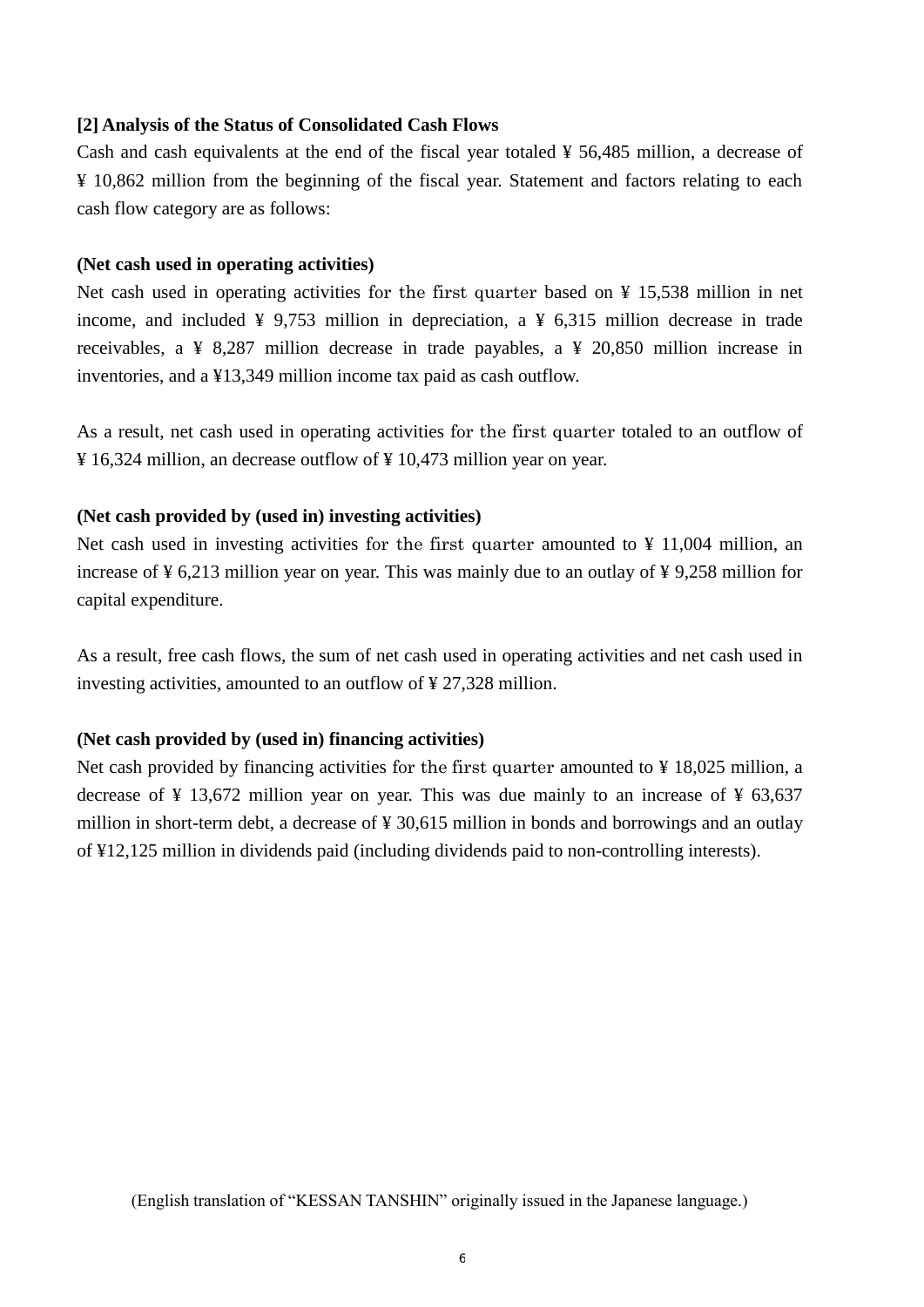## (3) Outlook for the Fiscal Year Ending March 2020

Although demand for hydraulic excavators during the current first quarter decreased year on year because of slowdown in the Chinese market and the effect of elections in Asian countries, we believe as of today that there will be a slight decrease in global hydraulic excavator demand in FY2019 (from April 1, 2019 to March 31, 2020) compared to that in FY2018, as we originally assumed in the April announcement. On the other hand, as for mining machinery, especially ultra-large-sized machines, continuous high-level demand in ultra-large dump trucks (over 150 t) and excavators (over 300 t) is expected, led by an expected firmness in capital spending from mining companies that own large mines. With regards to the solution business, the company expects to stay at a high level of machine/facility utilization resulting from steady mineral production.

Under the above-mentioned circumstances, we will improve competitiveness by offering solutions to our customers through enhancement of the mining business and value chain centering on parts and services. Additionally, we are continuously reducing the cost of sales, trying to reach proper inventory levels as early as possible and increase operational efficiency. The consolidated earnings forecast for FY2019 for the HCM Group (from April 1, 2019 to March 31, 2020) has remained unchanged as we originally announced on April 24, 2019.

With respect to the assumptions of this fiscal year's forecast, we assume demand will decrease slightly compared with the previous fiscal year as we originally assumed, and we expect the foreign exchange rate (our lowest estimation range) to be ¥100 to one US dollar, ¥110 to one euro, ¥15.0 to one Chinese yuan, and ¥77 to one Australian dollar, and it is unchanged as we originally announced on April 24, 2019.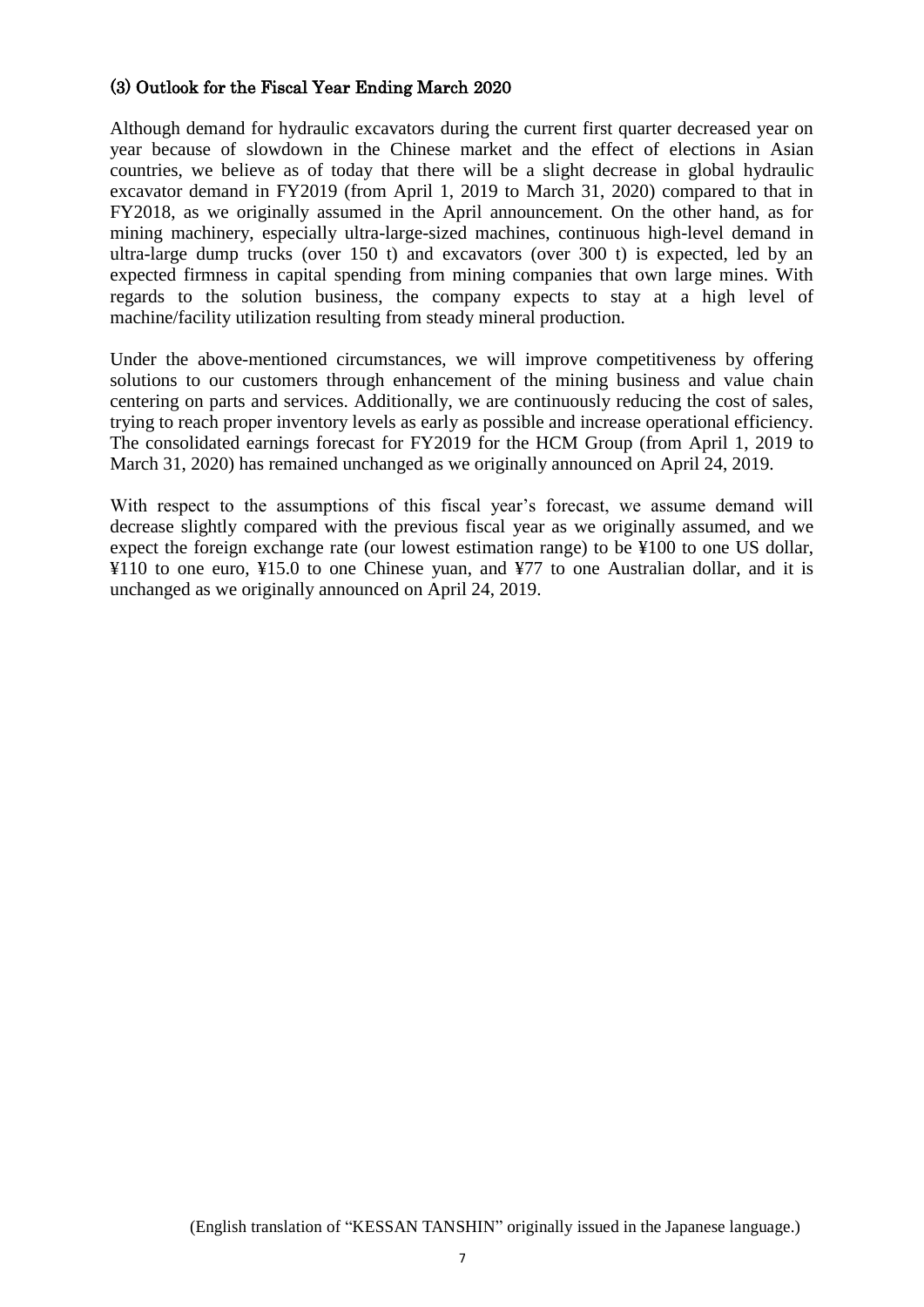# **2. Consolidated Financial Statements**

## **(1) Consolidated Balance Sheets** (Millions of yen)

|                                                         | First quarter     | Previous fiscal year-end |                   |
|---------------------------------------------------------|-------------------|--------------------------|-------------------|
|                                                         | As of             | As of                    | $(A)-(B)$         |
|                                                         | Jun. 30, 2019 (A) | Mar. 31, 2019 (B)        |                   |
| Assets                                                  |                   |                          |                   |
| Current assets                                          |                   |                          |                   |
| Cash and cash equivalents                               | 56,485            | 67,347                   | (10, 862)         |
| Trade receivables                                       | 218,846           | 236,164                  | (17,318)          |
| Contract assets                                         | 2,786             | 2,070                    | 716               |
| Inventories                                             | 337,549           | 324,844                  | 12,705            |
| Other financial assets                                  | 25,035            | 27,071                   | (2,036)           |
| Other current assets                                    | 17,426            | 14,110                   | 3,316             |
| Subtotal                                                | 658,127           | 671,606                  | (13, 479)         |
| Assets held for sale                                    | 3,265             | 2,282                    | 983               |
| Total current assets                                    | 661,392           | 673,888                  | (12, 496)         |
| Non-current assets                                      |                   |                          |                   |
| Right-of-use-asset                                      | 53,430            |                          | 53,430            |
| Property, plant and equipment                           | 298,772           | 311,245                  | (12, 473)         |
| Intangible assets                                       | 42,253            | 42,092                   | 161               |
| Goodwill                                                | 33,277            | 34,564                   | (1,287)           |
| Investments accounted for using the equity method       | 29,528            | 32,628                   | (3,100)           |
| Trade receivables                                       | 45,143            | 44,357                   | 786               |
| Deferred tax assets                                     | 19,018            | 19,145                   | (127)             |
| Other financial assets                                  | 18,006            | 17,279                   | 727               |
| Other non-current assets                                | 8,386             | 10,058                   | (1,672)           |
| Total non-current assets                                | 547,813           | 511,368                  | 36,445            |
| <b>Total</b> assets                                     | 1,209,205         | 1,185,256                | 23,949            |
| Liabilities                                             |                   |                          |                   |
| Current liabilities                                     |                   |                          |                   |
| Lease liabilities                                       | 13,001            |                          | 13,001            |
|                                                         | 211,816           | 251,067                  |                   |
| Trade and other payables<br><b>Contract liabilities</b> | 8,059             | 8,503                    | (39,251)<br>(444) |
|                                                         |                   |                          |                   |
| Bonds and borrowings                                    | 215,489           | 185,641                  | 29,848            |
| Income taxes payable<br>Other financial liabilities     | 5,850             | 12,012                   | (6,162)           |
|                                                         | 12,876            | 10,165                   | 2,711             |
| Other current liabilities                               | 3,587             | 3,235                    | 352               |
| Subtotal                                                | 470,678           | 470,623                  | 55                |
| Liabilities held for sale                               | 454               |                          | 454               |
| Total current liabilities                               | 471,132           | 470,623                  | 509               |
| Non-current liabilities                                 |                   |                          |                   |
| Lease liabilities                                       | 45,709            |                          | 45,709            |
| Trade and other payables                                | 4,576             | 16,203                   | (11,627)          |
| Contract liabilities                                    | 2,419             | 2,314                    | 105               |
| Bonds and borrowings                                    | 117,837           | 119,167                  | (1,330)           |
| Retirement and severance benefit                        | 17,885            | 17,958                   | (73)              |
| Deferred tax liabilities                                | 7,993             | 8,726                    | (733)             |
| Other financial liabilities                             | 3,158             | 1,158                    | 2,000             |
| Other non-current liabilities                           | 7,354             | 6,446                    | 908               |
| Total non-current liabilities                           | 206,931           | 171,972                  | 34,959            |
| <b>Total liabilities</b>                                | 678,063           | 642,595                  | 35,468            |
| Equity                                                  |                   |                          |                   |
| Equity attributable to owners of the parent             |                   |                          |                   |
| Common stock                                            | 81,577            | 81,577                   |                   |
| Capital surplus                                         | 80,511            | 81,991                   |                   |
| Retained earnings                                       | 328,271           | 328,344                  | (73)              |
| Accumulated other comprehensive income                  | (12,101)          | (2,428)                  | (9,673)           |
| Treasury stock, at cost                                 | (3,078)           | (3,077)                  | (1)               |
| Total Equity attribute to owners of the parent          | 475,180           | 486,407                  | (11, 227)         |
| Non-controlling interests                               | 55,962            | 56,254                   | (292)             |
| Total equity                                            | 531,142           | 542,661                  | (11,519)          |
| Total liabilities and equity                            | 1,209,205         | 1,185,256                | 23,949            |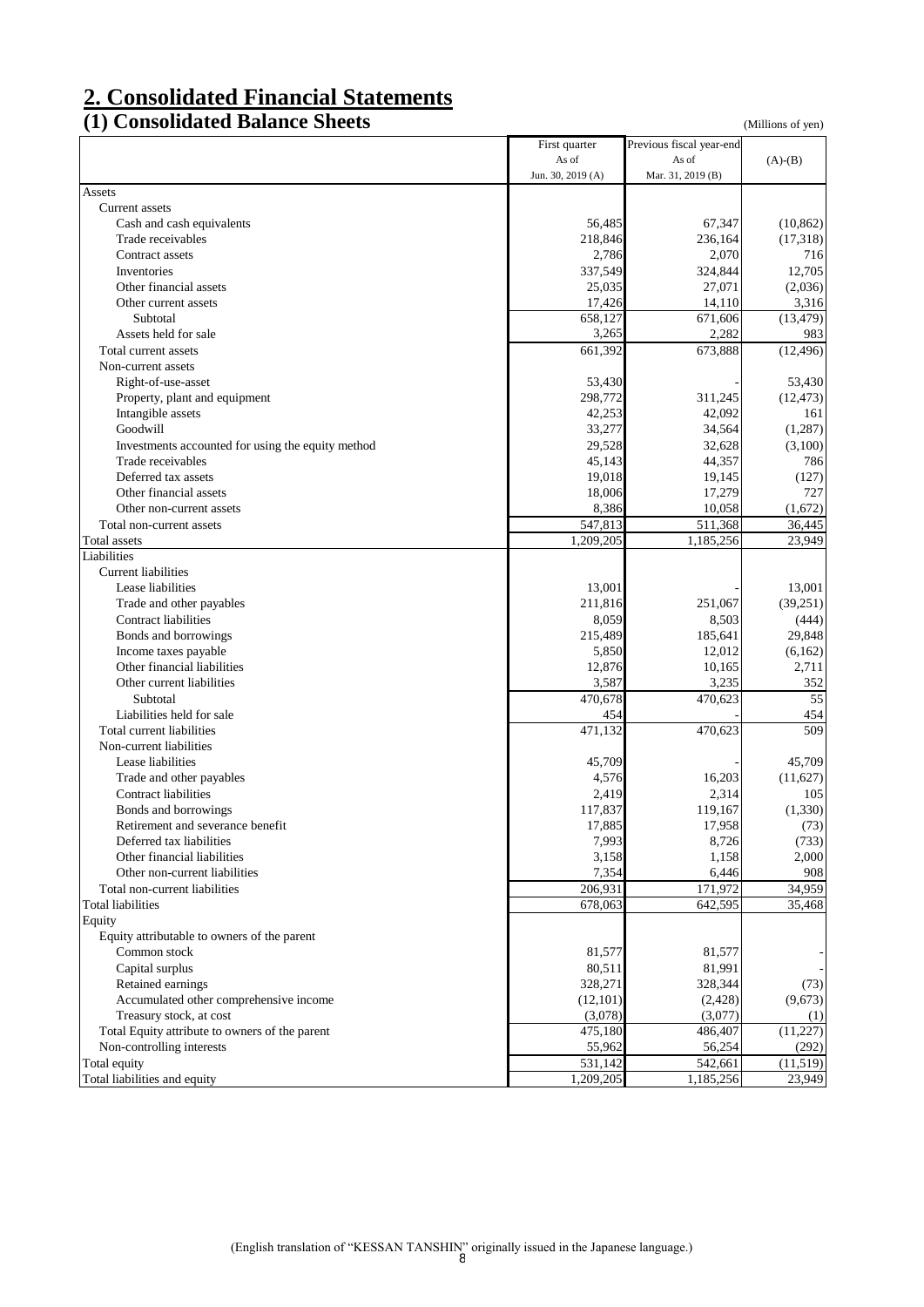# **(2) Consolidated Statements of Income and Comprehensive Income Consolidated cumulative quarter**

# **Consolidated Statements of Income** (Millions of yen)

|                                                                       | First quarter      | First quarter      |                         |
|-----------------------------------------------------------------------|--------------------|--------------------|-------------------------|
|                                                                       | Three months ended | Three months ended | $(A)/(B)\times 100$ (%) |
|                                                                       | Jun. 30, 2019 (A)  | Jun. 30, 2018 (B)  |                         |
| Revenue                                                               | 234,696            | 240,211            | 98                      |
| Cost of sales                                                         | (167, 782)         | (169,996)          | 99                      |
| Gross profit                                                          | 66,914             | 70,215             | 95                      |
| Selling, general and administrative expenses                          | (44, 012)          | (42, 629)          | 103                     |
| Adjusted operating income                                             | 22,902             | 27,586             | 83                      |
| Other income                                                          | 1,532              | 1,663              | 92                      |
| Other expenses                                                        | (760)              | (3,532)            | 22                      |
| Operating income                                                      | 23,674             | 25.717             | 92                      |
| Financial income                                                      | 632                | 1,688              | 37                      |
| Financial expenses                                                    | (3,393)            | (2,729)            | 124                     |
| Share of profits of investments accounted for using the equity method | 713                | 350                | 204                     |
| Income before income taxes                                            | 21,626             | 25,026             | 86                      |
| Income taxes                                                          | (6,088)            | (6,731)            | 90                      |
| Net income                                                            | 15,538             | 18,295             | 85                      |
|                                                                       |                    |                    |                         |
| Net income attributable to                                            |                    |                    |                         |
| Owners of the parent                                                  | 13,646             | 15,711             | 87                      |
| Non-controlling interests                                             | 1,892              | 2,584              | 73                      |
| Total net income                                                      | 15,538             | 18,295             | 85                      |
|                                                                       |                    |                    |                         |
| EPS attributable to owners of the parent                              |                    |                    |                         |
| Net income per share (Basic) (yen)                                    | 64.17              | 73.88              | 87                      |
| Net income per share (Diluted) (yen)                                  | 64.17              | 73.88              | 87                      |

(Rounded off to the nearest million)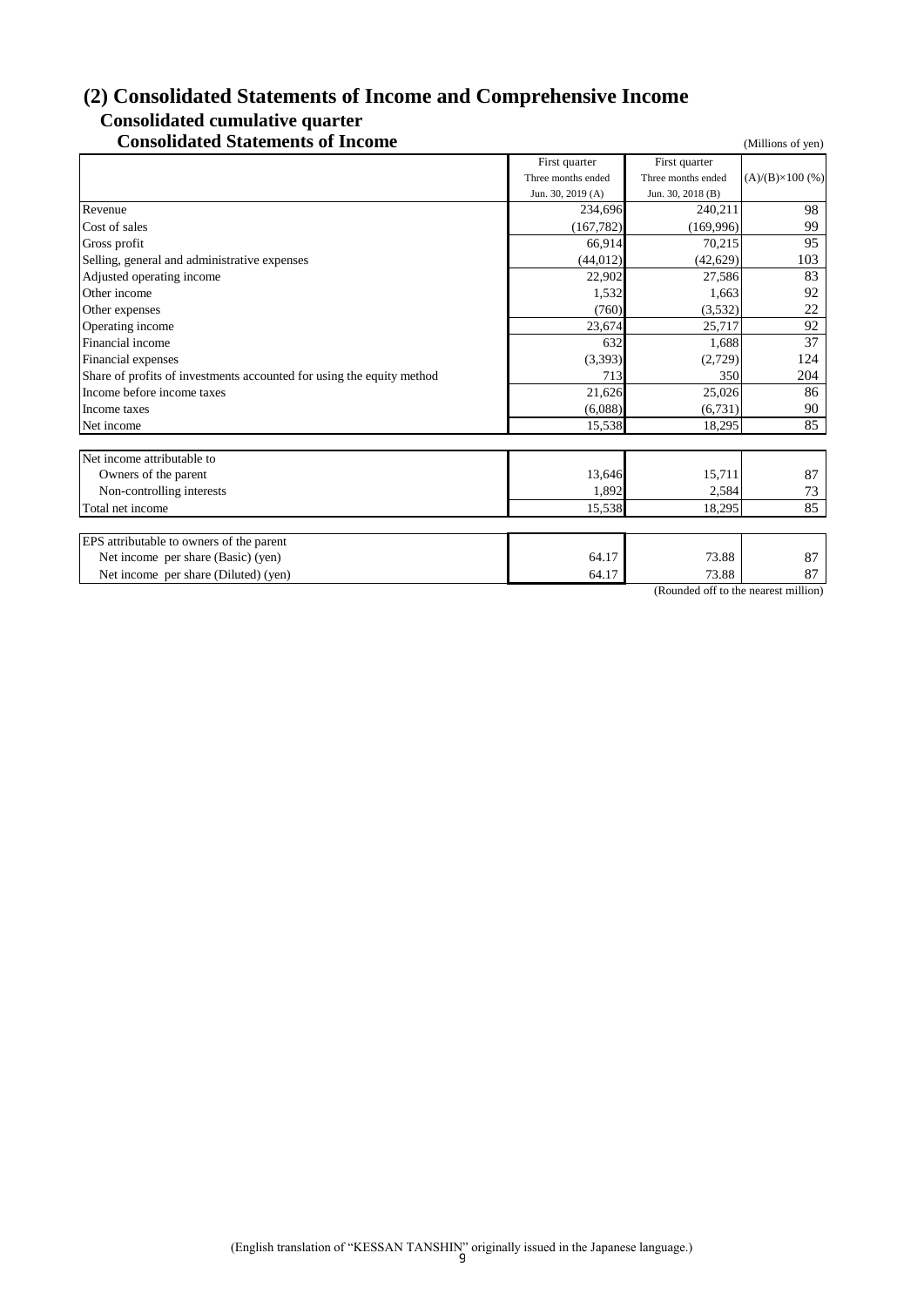| <b>Consolidated Statements of Comprehensive Income</b> |                    |                    |                         |  |  |
|--------------------------------------------------------|--------------------|--------------------|-------------------------|--|--|
|                                                        | First quarter      | First quarter      |                         |  |  |
|                                                        | Three months ended | Three months ended | $(A)/(B)\times 100$ (%) |  |  |
|                                                        | Jun. 30, 2019 (A)  | Jun. 30, 2018 (B)  |                         |  |  |
| Net income                                             | 15,538             | 18,295             | 85                      |  |  |
| Other comprehensive income                             |                    |                    |                         |  |  |
| Items that cannot be reclassified into net income      |                    |                    |                         |  |  |
| Net gains and losses from financial assets             |                    |                    |                         |  |  |
| measured at fair value through OCI                     | 304                | (90)               |                         |  |  |
| Remeasurements of defined benefit obligations          |                    | (46)               |                         |  |  |
| Other comprehensive income of equity method associates |                    |                    |                         |  |  |
| Items that can be reclassified into net income         |                    |                    |                         |  |  |
| Foreign currency translation adjustments               | (12,665)           | (2,884)            | 439                     |  |  |
| Cash flow hedges                                       | 539                | 32                 | 1,684                   |  |  |
| Other comprehensive income of equity method associates | (34)               | (869)              |                         |  |  |
| Other comprehensive income, net of taxes               | (11, 855)          | (3,857)            | 307                     |  |  |
| Comprehensive income                                   | 3,683              | 14,438             | 26                      |  |  |
| Comprehensive income attributable to                   |                    |                    |                         |  |  |
| Owners of the parent                                   | 3,972              | 12,278             | 32                      |  |  |
| Non-controlling interests                              | (289)              | 2,160              |                         |  |  |

(Rounded off to the nearest million)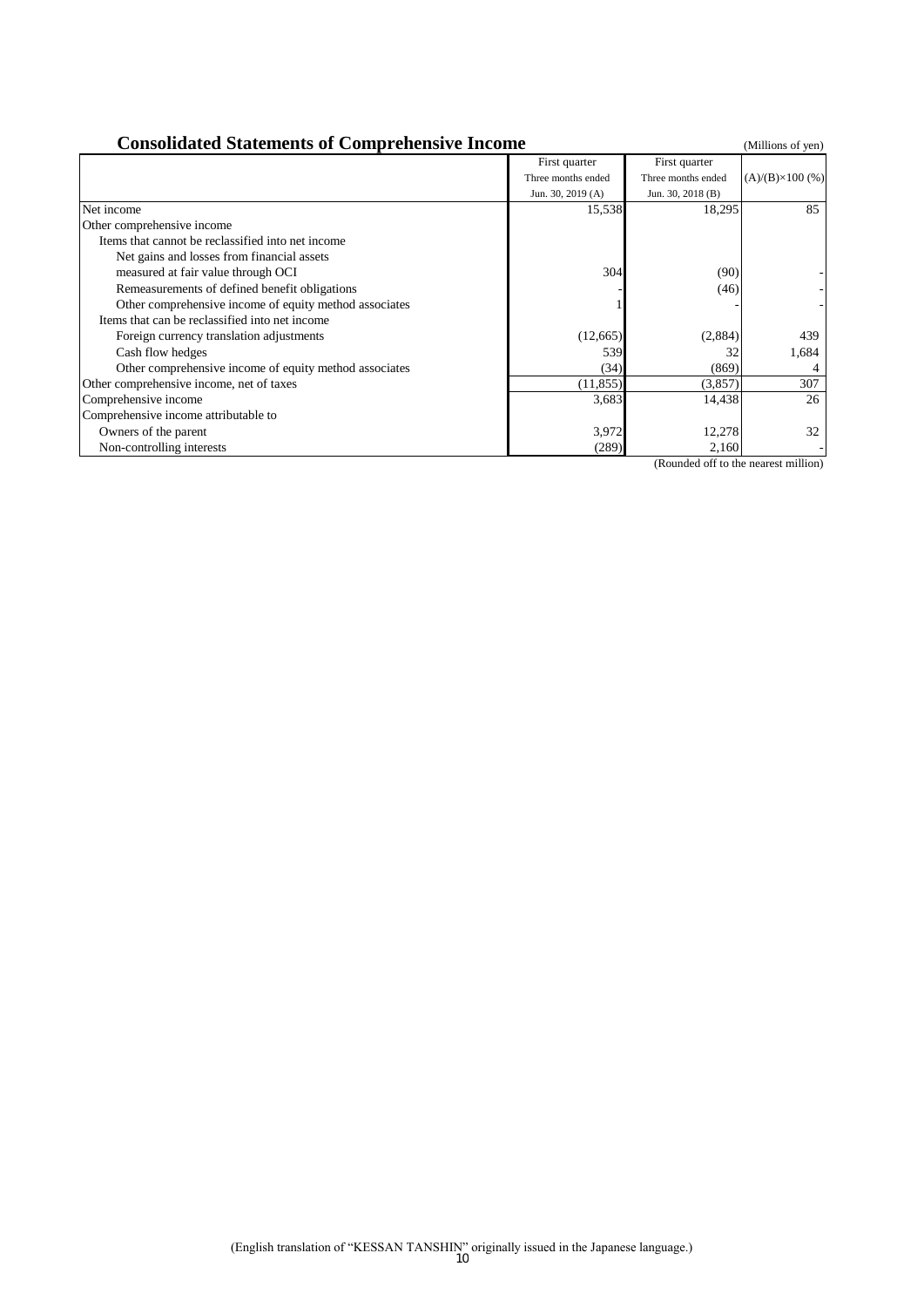# **(3) Consolidated Statements of Changes in Equity Consolidated cumulative quarter**

| First quarter three months ended Jun. 30, 2019 |                                                            |                 |                            |                    |                  | (Millions of yen) |  |
|------------------------------------------------|------------------------------------------------------------|-----------------|----------------------------|--------------------|------------------|-------------------|--|
|                                                | Equity attributable to owners of the parent<br>Accumulated |                 |                            |                    |                  |                   |  |
|                                                |                                                            |                 |                            |                    |                  |                   |  |
|                                                |                                                            |                 | other comprehensive income |                    |                  |                   |  |
|                                                |                                                            |                 |                            |                    | Net gains and    |                   |  |
|                                                |                                                            |                 |                            | Remeasurements     | losses from      |                   |  |
|                                                | Common stock                                               | Capital surplus | Retained earnings          | of defined benefit | financial assets | Cash flow hedges  |  |
|                                                |                                                            |                 |                            | obligations        | measured at fair |                   |  |
|                                                |                                                            |                 |                            |                    | value through    |                   |  |
|                                                |                                                            |                 |                            |                    | OCI              |                   |  |
| Balance at beginning of period                 | 81,577                                                     | 81,991          | 328,344                    | (2,330)            | 7,118            | 213               |  |
| Cumulative effects of changes in               |                                                            |                 |                            |                    |                  |                   |  |
| accounting                                     |                                                            |                 | (1, 447)                   |                    |                  |                   |  |
| <b>Restated balance</b>                        | 81,577                                                     | 81,991          | 326,897                    | (2,330)            | 7,118            | 213               |  |
| Net income                                     |                                                            |                 | 13,646                     |                    |                  |                   |  |
| Other comprehensive income                     |                                                            |                 |                            |                    | 304              | 539               |  |
| Comprehensive income                           |                                                            |                 | 13,646                     |                    | 304              | 539               |  |
| Acquisition of treasury stock                  |                                                            |                 |                            |                    |                  |                   |  |
| Dividends to stockholders of the Company       |                                                            |                 | (12, 121)                  |                    |                  |                   |  |
| Gains/losses on change in equity               |                                                            |                 | (150)                      |                    |                  |                   |  |
| Transfer to retained earnings                  |                                                            |                 | (1)                        | 3                  | (2)              |                   |  |
| Change in liabilities for written put          |                                                            |                 |                            |                    |                  |                   |  |
| options over non-controlling interests         |                                                            | (1,480)         | $\Omega$                   |                    |                  |                   |  |
| Transaction with owners                        |                                                            | (1,480)         | (12,272)                   | 3                  | (2)              |                   |  |
| Balance at end of period                       | 81,577                                                     | 80,511          | 328,271                    | (2,326)            | 7,420            | 752               |  |

| (Millions of yen)                        |                                                |                                             |                            |           |                 |              |
|------------------------------------------|------------------------------------------------|---------------------------------------------|----------------------------|-----------|-----------------|--------------|
|                                          |                                                | Equity attributable to owners of the parent |                            |           |                 |              |
|                                          | Accumulated other comprehensive                |                                             |                            |           |                 |              |
|                                          | income                                         |                                             |                            |           | Non-controlling |              |
|                                          | Foreign currency<br>translation<br>adjustments | Total                                       | Treasury stock, at<br>cost | Total     | interests       | Total equity |
| Balance at beginning of period           | (7, 429)                                       | (2, 428)                                    | (3,077)                    | 486,407   | 56,254          | 542,661      |
| Cumulative effects of changes in         |                                                |                                             |                            |           |                 |              |
| accounting                               |                                                |                                             |                            | (1, 447)  | (39)            | (1,486)      |
| Restated balance                         | (7, 429)                                       | (2, 428)                                    | (3,077)                    | 484,960   | 56,215          | 541,175      |
| Net income                               |                                                |                                             |                            | 13,646    | 1,892           | 15,538       |
| Other comprehensive income               | (10,518)                                       | (9,674)                                     |                            | (9,674)   | (2,181)         | (11, 855)    |
| Comprehensive income                     | (10, 518)                                      | (9,674)                                     |                            | 3,972     | (289)           | 3,683        |
| Acquisition of treasury stock            |                                                |                                             | (1)                        | (1)       |                 | (1)          |
| Dividends to stockholders of the Company |                                                |                                             |                            | (12, 121) |                 | (12, 121)    |
| Gains/losses on change in equity         |                                                |                                             |                            | (150)     |                 | (150)        |
| Transfer to retained earnings            |                                                |                                             |                            |           |                 |              |
| Change in liabilities for written put    |                                                |                                             |                            |           |                 |              |
| options over non-controlling interests   |                                                |                                             |                            | (1,480)   | 36              | (1,444)      |
| Transaction with owners                  |                                                |                                             | (1)                        | (13,752)  | 36              | (13,716)     |
| Balance at end of period                 | (17, 947)                                      | (12,101)                                    | (3,078)                    | 475,180   | 55,962          | 531,142      |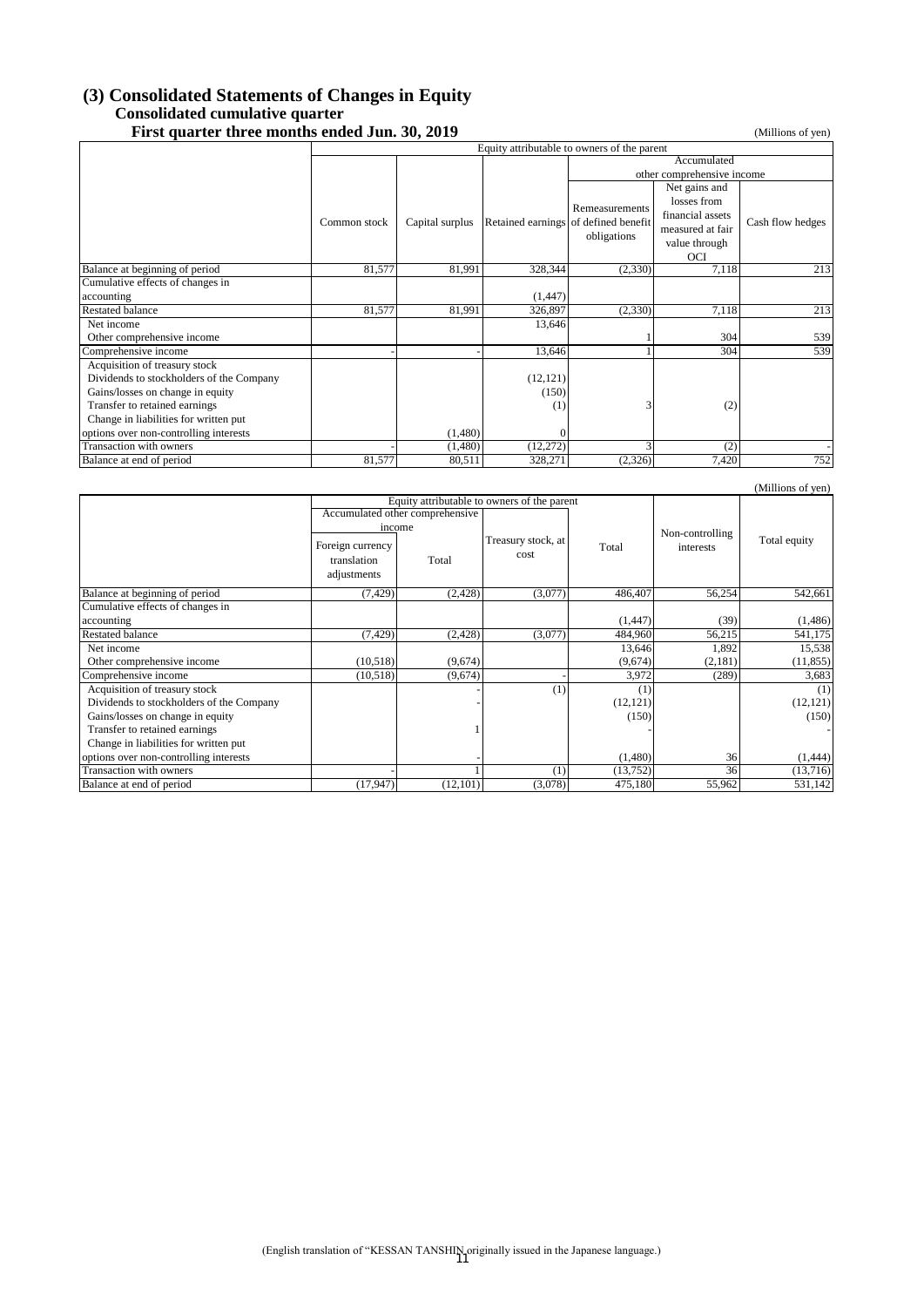#### **Consolidated cumulative quarter First quarter three months ended Jun. 30, 2018** (Millions of yen)

|                                                   | Equity attributable to owners of the parent |                 |                                      |                            |                  |                  |  |
|---------------------------------------------------|---------------------------------------------|-----------------|--------------------------------------|----------------------------|------------------|------------------|--|
|                                                   |                                             |                 |                                      | Accumulated                |                  |                  |  |
|                                                   |                                             |                 |                                      | other comprehensive income |                  |                  |  |
|                                                   |                                             |                 |                                      |                            | Net gains and    |                  |  |
|                                                   |                                             |                 |                                      | Remeasurements             | losses from      |                  |  |
|                                                   | Common stock                                | Capital surplus | Retained earnings of defined benefit |                            | financial assets | Cash flow hedges |  |
|                                                   |                                             |                 |                                      | obligations                | measured at fair |                  |  |
|                                                   |                                             |                 |                                      |                            | value through    |                  |  |
|                                                   |                                             |                 |                                      |                            | <b>OCI</b>       |                  |  |
| Balance at beginning of period                    | 81,577                                      | 81,991          | 279,201                              | (1,232)                    | 8,992            | 149              |  |
| Cummulative impact of change in accounting policy |                                             |                 | 32                                   |                            |                  |                  |  |
| Balance at beginning of period reflected          |                                             |                 |                                      |                            |                  |                  |  |
| change in accounting policy                       | 81,577                                      | 81,991          | 279,233                              | (1,232)                    | 8,992            | 149              |  |
| Net income                                        |                                             |                 | 15,711                               |                            |                  |                  |  |
| Other comprehensive income                        |                                             |                 |                                      | (28)                       | (90)             | 32               |  |
| Comprehensive income                              |                                             |                 | 15,711                               | (28)                       | (90)             | 32               |  |
| Acquisition of treasury stock                     |                                             |                 |                                      |                            |                  |                  |  |
| Dividends to stockholders of the Company          |                                             |                 | (10, 420)                            |                            |                  |                  |  |
| Gains/losses on change in equity                  |                                             |                 |                                      |                            |                  |                  |  |
| Transfer to retained earnings                     |                                             |                 | (55)                                 |                            | 55               |                  |  |
| Change in liabilities for written put             |                                             |                 |                                      |                            |                  |                  |  |
| options over non-controlling interests            |                                             |                 |                                      |                            |                  |                  |  |
| Transaction with owners                           |                                             |                 | (10, 475)                            |                            | 55               |                  |  |
| Balance at end of period                          | 81,577                                      | 81,991          | 284,469                              | (1,260)                    | 8,957            | 181              |  |

| (Millions of yen)                                 |                  |                                             |                    |               |                 |              |
|---------------------------------------------------|------------------|---------------------------------------------|--------------------|---------------|-----------------|--------------|
|                                                   |                  | Equity attributable to owners of the parent |                    |               |                 |              |
|                                                   |                  | Accumulated other comprehensive             |                    | Total<br>cost |                 |              |
|                                                   | income           |                                             |                    |               | Non-controlling |              |
|                                                   | Foreign currency |                                             | Treasury stock, at |               | interests       | Total equity |
|                                                   | translation      | Total                                       |                    |               |                 |              |
|                                                   | adjustments      |                                             |                    |               |                 |              |
| Balance at beginning of period                    | 893              | 8,802                                       | (3,069)            | 448,502       | 56,528          | 505,030      |
| Cummulative impact of change in accounting policy |                  |                                             |                    | 32            |                 | 32           |
| Balance at beginning of period reflected          |                  |                                             |                    |               |                 |              |
| change in accounting policy                       | 893              | 8,802                                       | (3,069)            | 448,534       | 56,528          | 505,062      |
| Net income                                        |                  |                                             |                    | 15,711        | 2,584           | 18,295       |
| Other comprehensive income                        | (3,347)          | (3, 433)                                    |                    | (3, 433)      | (424)           | (3,857)      |
| Comprehensive income                              | (3, 347)         | (3, 433)                                    |                    | 12,278        | 2,160           | 14,438       |
| Acquisition of treasury stock                     |                  |                                             | (2)                | (2)           |                 | (2)          |
| Dividends to stockholders of the Company          |                  |                                             |                    | (10, 420)     | (87)            | (10, 507)    |
| Gains/losses on change in equity                  |                  |                                             |                    |               |                 |              |
| Transfer to retained earnings                     |                  | 55                                          |                    |               |                 |              |
| Change in liabilities for written put             |                  |                                             |                    |               |                 |              |
| options over non-controlling interests            |                  |                                             |                    |               |                 |              |
| Transaction with owners                           |                  | 55                                          | (2)                | (10, 422)     | (87)            | (10, 509)    |
| Balance at end of period                          | (2, 454)         | 5,424                                       | (3,071)            | 450,390       | 58,601          | 508,991      |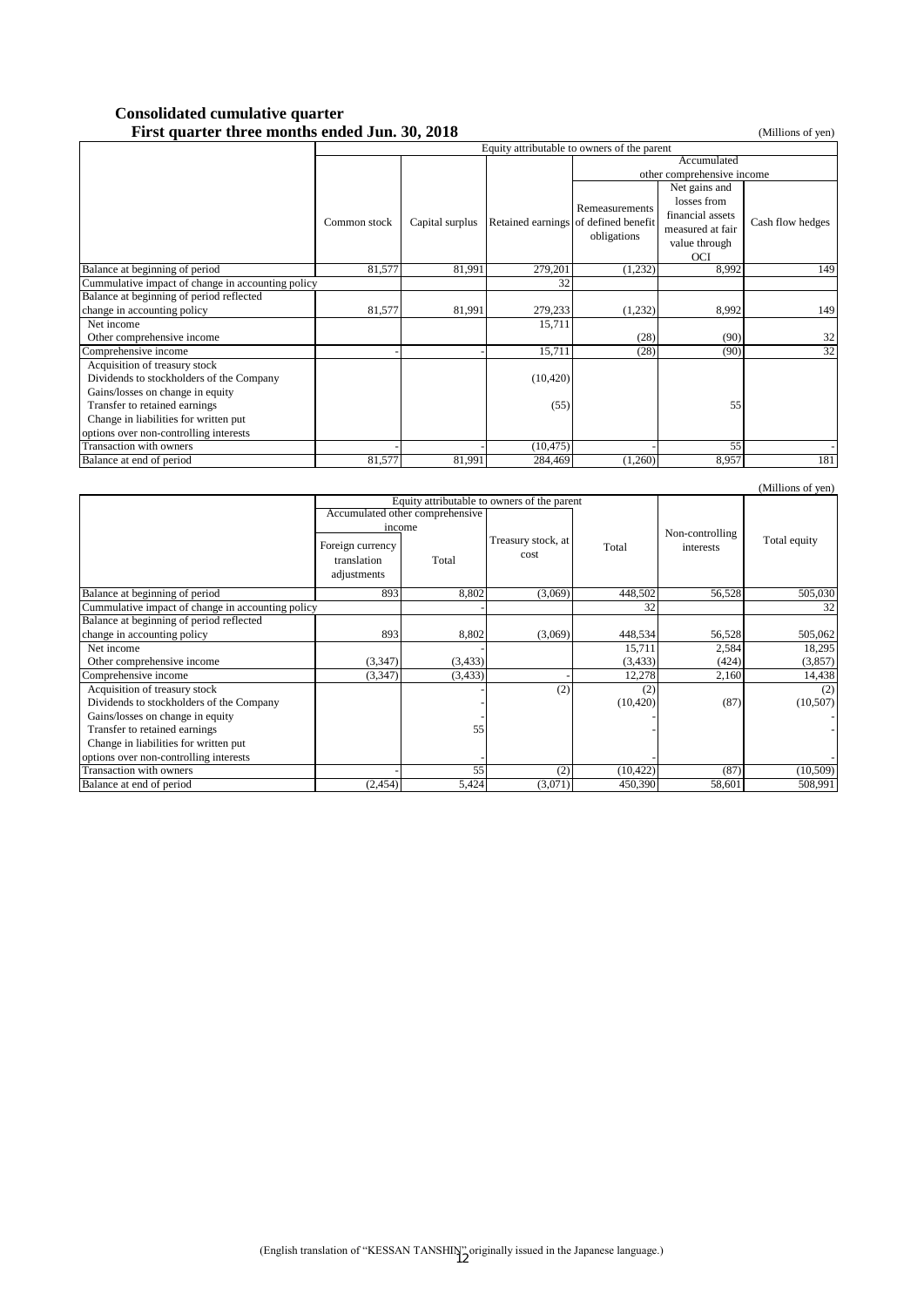# **(4) Consolidated Statements of Cash Flows Consolidated cumulative quarter**

|                                                                                                   |                    | (Millions of yen)  |
|---------------------------------------------------------------------------------------------------|--------------------|--------------------|
|                                                                                                   | First quarter      | First quarter      |
|                                                                                                   | Three months ended | Three months ended |
|                                                                                                   | Jun. 30, 2019      | Jun. 30, 2018      |
| Net income                                                                                        | 15,538             | 18,295             |
| Depreciation                                                                                      | 9,753              | 7,828              |
| Amortization of intangible asset                                                                  | 957                | 1,101              |
| <b>Impairment</b> losses                                                                          |                    | 1,224              |
| Income tax expense                                                                                | 6,088              | 6.731              |
| Equity in net earnings of associates                                                              | (713)              | (350)              |
| (Gain) loss on sales of property, plant and equipment                                             | (169)              | (155)              |
| Financial income                                                                                  | (632)              | (1,688)            |
| Financial expense                                                                                 | 3,393              | 2,729              |
| (Increase) decrease in trade receivables and contract assets                                      | 6,315              | 13,657             |
| (Increase) decrease in lease receivables                                                          | 132                | (922)              |
| (Increase) decrease in inventories                                                                | (20, 850)          | (27,999)           |
| Increase (decrease) in trade payables                                                             | (8, 287)           | (14,955)           |
| Increase (decrease) in retirement and severance benefit                                           | 66                 | (235)              |
| Other                                                                                             | (16, 853)          | (18, 493)          |
| <b>Subtotal</b>                                                                                   | (5,262)            | (13,232)           |
| Interest received                                                                                 | 511                | 629                |
| Dividends received                                                                                | 3,221              | 750                |
| Interest paid                                                                                     | (1,445)            | (1,191)            |
| Income tax paid                                                                                   | (13, 349)          | (13,753)           |
| Net cash provided by (used in) operating activities                                               | (16, 324)          | (26,797)           |
| Capital expenditures                                                                              | (9,258)            | (4,996)            |
| Proceeds from sale of property, plant and equipment                                               | 251                | 2,755              |
| Acquisition of intangible assets                                                                  | (2, 324)           | (1, 349)           |
| Proceeds from sales investments in securities and other financial assets                          |                    |                    |
| (including investments in associates)                                                             | 347                |                    |
| (Increase) decrease in short-term loan receivables, net                                           | (16)               | (1,199)            |
| Collection of long-term loan receivables                                                          | 3                  | 3                  |
| Other                                                                                             | (7)                | (5)                |
| Net cash provided by (used in) investing activities                                               | (11,004)           | (4,791)            |
| Increase (decrease) in short-term debt, net                                                       | 63,637             | 39,715             |
| Proceeds from long-term debt and bond                                                             | 5,324              | 5,244              |
| Payments on long-term debt                                                                        | (35,939)           | (1, 395)           |
| Payments on lease payables                                                                        | (2,892)            | (1, 444)           |
| Dividends paid to owners of the parent                                                            | (12, 125)          | (10, 421)          |
| Dividends paid to non-controlling interests                                                       |                    |                    |
| Other                                                                                             | 20                 | (2)                |
| Net cash provided by (used in) financing activities                                               | 18,025             | 31,697             |
| Effect of exchange rate changes on cash and cash equivalents                                      | (1, 555)           | (948)              |
| Net increase (decrease) in cash and cash equivalents                                              | (10, 858)          | (839)              |
| Cash and cash equivalents at beginning of period                                                  | 67,347             | 81,929             |
| Increase (decrease) in cash and cash equivalents associated with transfer to assets held for sale | (4)                |                    |
| Cash and cash equivalents at end of period                                                        | 56,485             | 81,090             |
|                                                                                                   |                    |                    |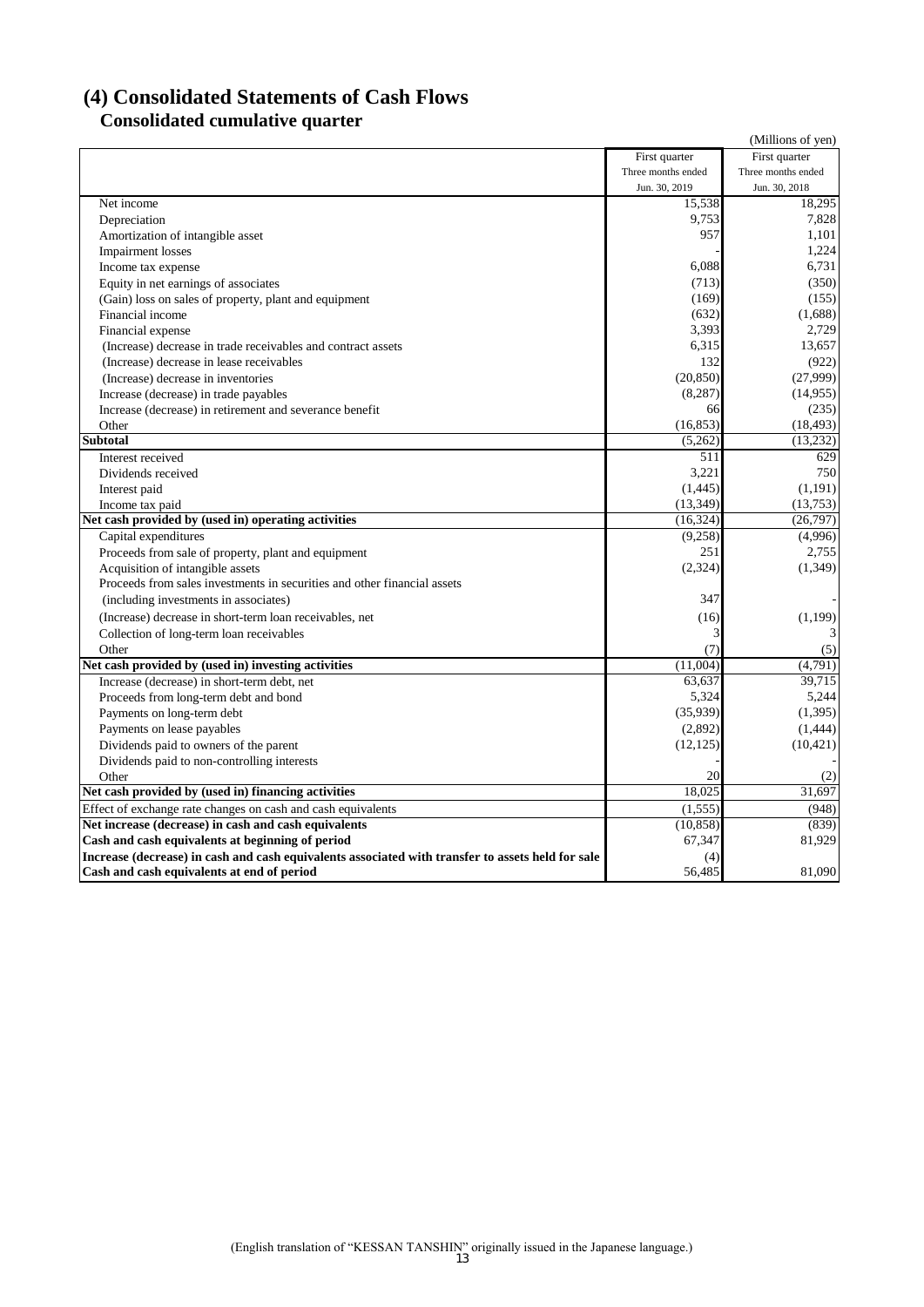## **(5)Notes on Consolidated Financial Statements**

(Notes on the Preconditions for a Going Concern)

There are no relevant items.

(Changes in Accounting Policies)

Beginning from fiscal year 2019, the group has adopted IFRS 16 "Leases." IFRS 16 is the standard that sets out the principle of recognition, measurement, presentation, and disclosure for leases, and is accounted by the single accounting model that the lessee recognizes all lease contracts in the consolidated statement of financial position.

In applying IFRS 16, the group applied the standard retrospectively in accordance with a transitional measure and recognized the cumulative effect of applying the standard as an adjustment to the opening balance of retained earnings of this fiscal year.

Leases of the group are mainly leasehold contracts for premises and rental construction machinery, and the effects on the beginning balance of the statement of financial position for this fiscal year are as follows: ¥40,333 million increase in assets due to mainly recognizing right-of-use assets, ¥41,819 million increase in liabilities due to mainly recognizing lease liabilities, and ¥1,486 million decrease in equity due to an adjustment of the beginning balance of retained earnings and non-controlling interests. And the effect on the quarterly consolidated statements of income is immaterial. As to the consolidated statements of cash flows, payments of operating leases was included in net cash provided by operating activities; however, due to the application of IFRS 16, adjustments related to depreciation of right-of-use assets are included in net cash provided by operating activities, and payments of lease liabilities are included in net cash provided by financing activities. As a result, net cash provided by operating activities increased and net cash provided by financing activities decreased compared to the case where previous accounting standard is applied.

(Segment Information)

## **1. Reportable segment information**

#### 1) Overview of business segments

The operating segments of the Group are the components for which separate financial information is available and that are evaluated regularly by the chief operating decision maker in deciding how to allocate resources and in assessing performance. The reportable segments are determined based on the operating segment.

Taking into consideration the nature of products and services as well as categories, types of customers, and economic characteristics in a comprehensive manner, the company determines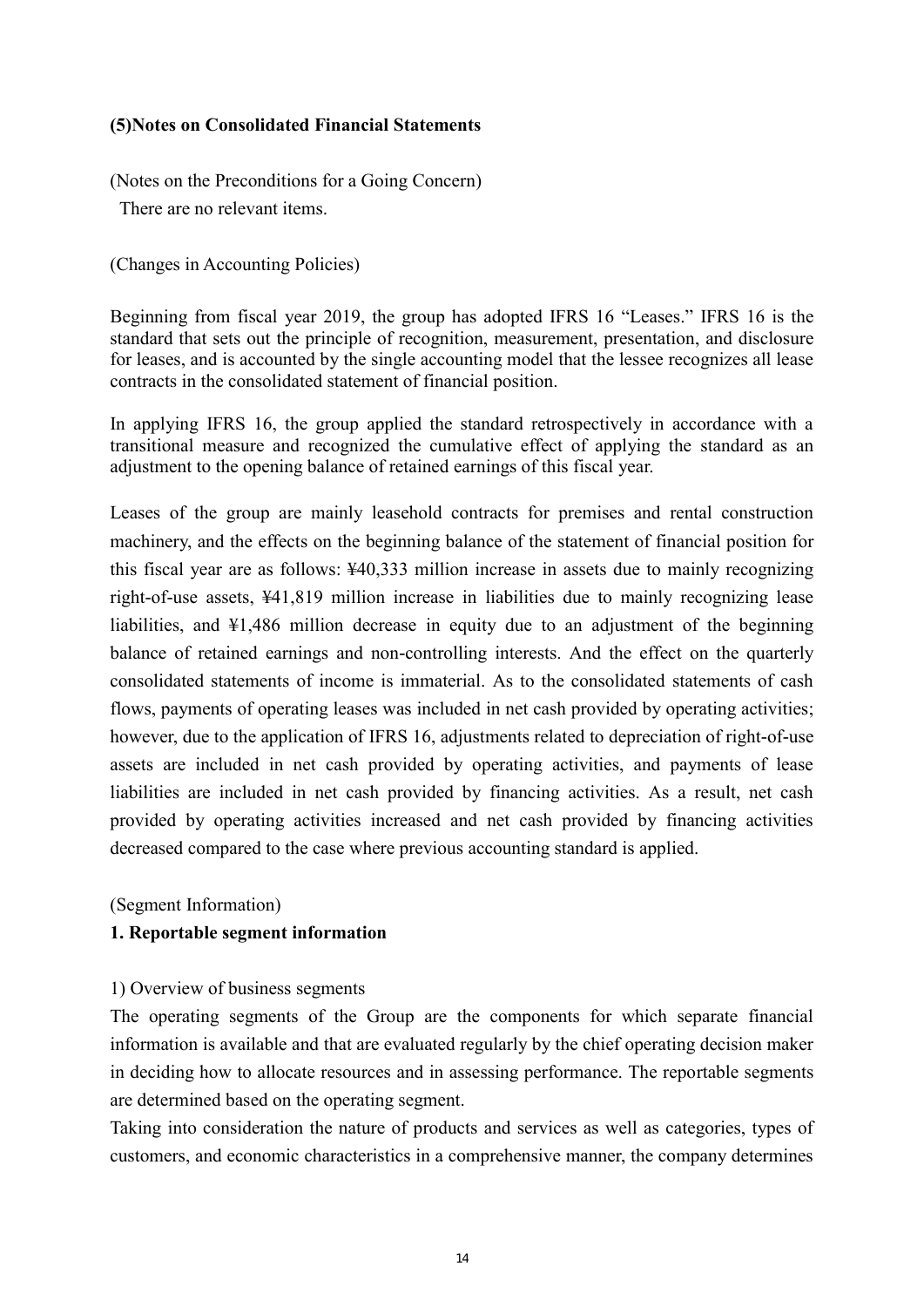to classify two reportable segments as follows: The Construction Machinery Business Segment primarily intends to provide customers with a series of total life cycle solutions related to construction machinery such as the manufacture and sale of hydraulic excavators, ultra-large hydraulic excavators, and wheeled loaders, as well as the sale of parts related to these products. The Solution Business Segment primarily intends to provide services, production, and distribution parts that are not included in the Construction Machinery Business Segment.

# 2) Revenue, profit or loss, and other items of business segments For the first quarter three months ended Jun. 30, 2019

(Millions of yen)

|                                   |                           | Reportable segment |         |                       |         |
|-----------------------------------|---------------------------|--------------------|---------|-----------------------|---------|
|                                   | Construction<br>Machinery | Solution           | Total   | Adjustments<br>$(*1)$ | Total   |
|                                   | <b>Business</b>           | <b>Business</b>    |         |                       |         |
| Revenue                           |                           |                    |         |                       |         |
| <b>External customers</b>         | 211,269                   | 23,427             | 234,696 |                       | 234,696 |
| Intersegment transactions         | 2                         | 597                | 599     | (599)                 |         |
| Total revenues                    | 211,271                   | 24,024             | 235,295 | (599)                 | 234,696 |
| Adjusted operating income         | 20,736                    | 2,166              | 22,902  |                       | 22,902  |
| Operating income (loss)           | 21,448                    | 2,226              | 23,674  |                       | 23,674  |
| Financial income                  |                           |                    |         | 632                   | 632     |
| Financial expenses                |                           |                    |         | (3,393)               | (3,393) |
| Share of profits (losses) of      |                           |                    |         |                       |         |
| investments accounted for using   |                           |                    |         |                       |         |
| the equity method                 | 713                       |                    | 713     |                       | 713     |
| Income (loss) before income taxes | 22,161                    | 2,226              | 24,387  | (2,761)               | 21,626  |

Note (\*1): Adjustments represent eliminations of intersegment transactions, and amounts of companies that do not belong to any operating segment.